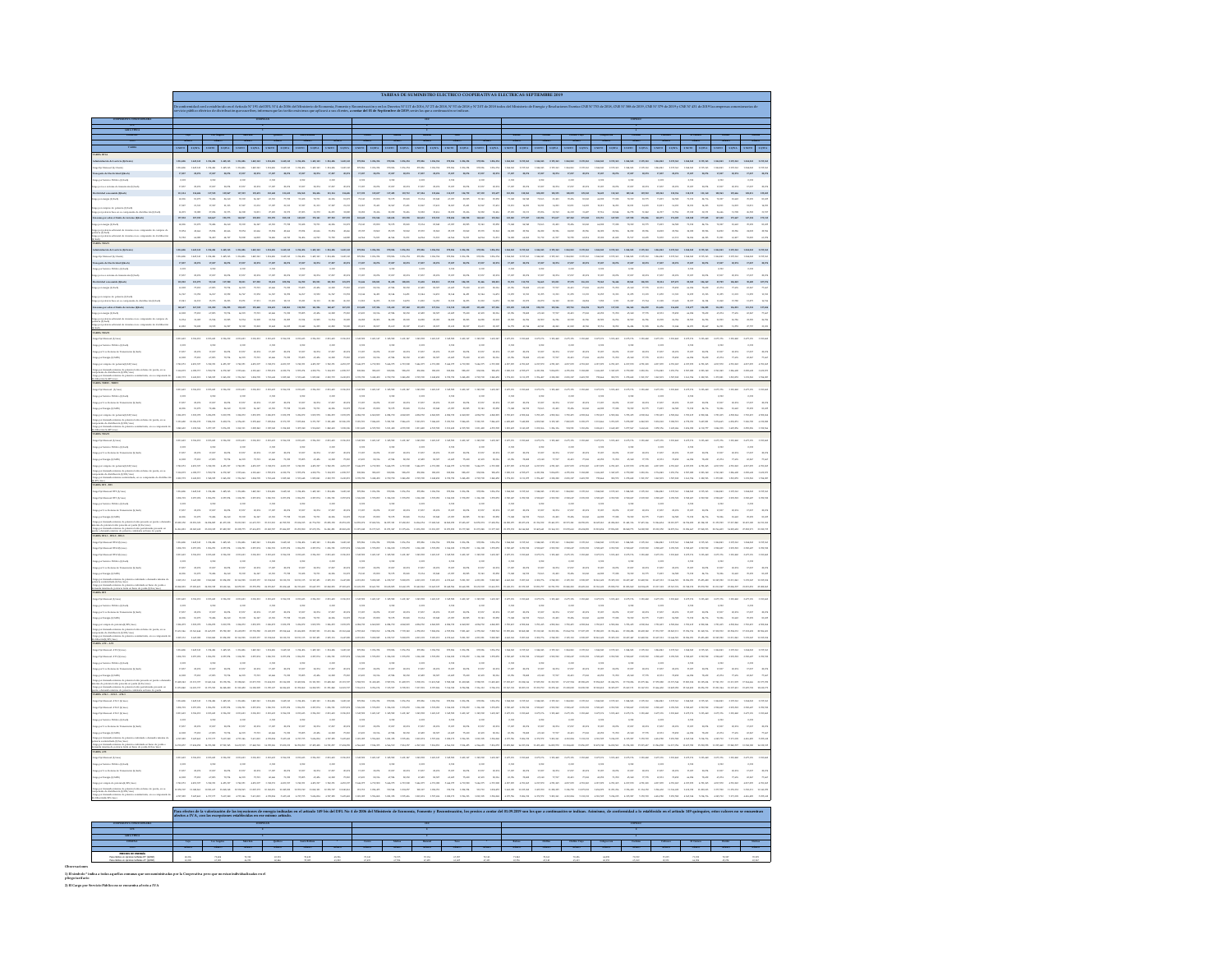|                                   |                |                   |                                                                                                                                                                                                                                                                                                                                                                                                                                        | .<br>Iad con lo establecido en el Artículo Nº 191 del DFL Nº 4 de 2006 del Minis<br>Isenbre de 2019, serán las que a continuación se indican                                                                                                                                                                    |                                                             |                                                                                                                                                                                                                                                                                                                                     |                                                                                                                                                                                   |                                                                                                                                    |                                                                    |                                                                                                                                                                                                                                   |                                                                                                                                                                                                                                                                                                                                                                                                        |                                                                                                                                                       |                                                                         |                                                                                                                                                        |                                       |                                                                                                                                                                                                                                                                                                                                                           |                                                                     |         |                                                                                                                                                                                                                                                                                  |                                                     |                                                                                                                                                                                                        |                                                                                |                                                                         |                                                                                                                                                                                                                                                                            |                                                                                                                                                                                       |                                                               |                                                                                                                                                                                                                                      |                                                                                                                 |                    |              |
|-----------------------------------|----------------|-------------------|----------------------------------------------------------------------------------------------------------------------------------------------------------------------------------------------------------------------------------------------------------------------------------------------------------------------------------------------------------------------------------------------------------------------------------------|-----------------------------------------------------------------------------------------------------------------------------------------------------------------------------------------------------------------------------------------------------------------------------------------------------------------|-------------------------------------------------------------|-------------------------------------------------------------------------------------------------------------------------------------------------------------------------------------------------------------------------------------------------------------------------------------------------------------------------------------|-----------------------------------------------------------------------------------------------------------------------------------------------------------------------------------|------------------------------------------------------------------------------------------------------------------------------------|--------------------------------------------------------------------|-----------------------------------------------------------------------------------------------------------------------------------------------------------------------------------------------------------------------------------|--------------------------------------------------------------------------------------------------------------------------------------------------------------------------------------------------------------------------------------------------------------------------------------------------------------------------------------------------------------------------------------------------------|-------------------------------------------------------------------------------------------------------------------------------------------------------|-------------------------------------------------------------------------|--------------------------------------------------------------------------------------------------------------------------------------------------------|---------------------------------------|-----------------------------------------------------------------------------------------------------------------------------------------------------------------------------------------------------------------------------------------------------------------------------------------------------------------------------------------------------------|---------------------------------------------------------------------|---------|----------------------------------------------------------------------------------------------------------------------------------------------------------------------------------------------------------------------------------------------------------------------------------|-----------------------------------------------------|--------------------------------------------------------------------------------------------------------------------------------------------------------------------------------------------------------|--------------------------------------------------------------------------------|-------------------------------------------------------------------------|----------------------------------------------------------------------------------------------------------------------------------------------------------------------------------------------------------------------------------------------------------------------------|---------------------------------------------------------------------------------------------------------------------------------------------------------------------------------------|---------------------------------------------------------------|--------------------------------------------------------------------------------------------------------------------------------------------------------------------------------------------------------------------------------------|-----------------------------------------------------------------------------------------------------------------|--------------------|--------------|
|                                   |                |                   |                                                                                                                                                                                                                                                                                                                                                                                                                                        |                                                                                                                                                                                                                                                                                                                 |                                                             |                                                                                                                                                                                                                                                                                                                                     |                                                                                                                                                                                   |                                                                                                                                    |                                                                    |                                                                                                                                                                                                                                   |                                                                                                                                                                                                                                                                                                                                                                                                        |                                                                                                                                                       |                                                                         |                                                                                                                                                        |                                       |                                                                                                                                                                                                                                                                                                                                                           |                                                                     |         |                                                                                                                                                                                                                                                                                  |                                                     |                                                                                                                                                                                                        |                                                                                |                                                                         |                                                                                                                                                                                                                                                                            |                                                                                                                                                                                       |                                                               |                                                                                                                                                                                                                                      |                                                                                                                 |                    |              |
|                                   |                |                   |                                                                                                                                                                                                                                                                                                                                                                                                                                        |                                                                                                                                                                                                                                                                                                                 |                                                             |                                                                                                                                                                                                                                                                                                                                     |                                                                                                                                                                                   |                                                                                                                                    |                                                                    |                                                                                                                                                                                                                                   |                                                                                                                                                                                                                                                                                                                                                                                                        |                                                                                                                                                       |                                                                         |                                                                                                                                                        |                                       |                                                                                                                                                                                                                                                                                                                                                           |                                                                     |         |                                                                                                                                                                                                                                                                                  |                                                     |                                                                                                                                                                                                        |                                                                                |                                                                         |                                                                                                                                                                                                                                                                            |                                                                                                                                                                                       |                                                               |                                                                                                                                                                                                                                      |                                                                                                                 |                    |              |
|                                   |                |                   |                                                                                                                                                                                                                                                                                                                                                                                                                                        |                                                                                                                                                                                                                                                                                                                 |                                                             |                                                                                                                                                                                                                                                                                                                                     |                                                                                                                                                                                   |                                                                                                                                    |                                                                    |                                                                                                                                                                                                                                   |                                                                                                                                                                                                                                                                                                                                                                                                        |                                                                                                                                                       |                                                                         |                                                                                                                                                        |                                       |                                                                                                                                                                                                                                                                                                                                                           |                                                                     |         |                                                                                                                                                                                                                                                                                  |                                                     |                                                                                                                                                                                                        |                                                                                |                                                                         |                                                                                                                                                                                                                                                                            |                                                                                                                                                                                       |                                                               |                                                                                                                                                                                                                                      |                                                                                                                 |                    |              |
|                                   |                |                   |                                                                                                                                                                                                                                                                                                                                                                                                                                        |                                                                                                                                                                                                                                                                                                                 |                                                             |                                                                                                                                                                                                                                                                                                                                     |                                                                                                                                                                                   |                                                                                                                                    |                                                                    |                                                                                                                                                                                                                                   |                                                                                                                                                                                                                                                                                                                                                                                                        |                                                                                                                                                       |                                                                         |                                                                                                                                                        |                                       |                                                                                                                                                                                                                                                                                                                                                           |                                                                     |         |                                                                                                                                                                                                                                                                                  |                                                     |                                                                                                                                                                                                        |                                                                                |                                                                         |                                                                                                                                                                                                                                                                            |                                                                                                                                                                                       |                                                               |                                                                                                                                                                                                                                      |                                                                                                                 |                    |              |
|                                   |                |                   |                                                                                                                                                                                                                                                                                                                                                                                                                                        |                                                                                                                                                                                                                                                                                                                 |                                                             |                                                                                                                                                                                                                                                                                                                                     |                                                                                                                                                                                   |                                                                                                                                    |                                                                    |                                                                                                                                                                                                                                   |                                                                                                                                                                                                                                                                                                                                                                                                        |                                                                                                                                                       |                                                                         |                                                                                                                                                        |                                       |                                                                                                                                                                                                                                                                                                                                                           |                                                                     |         |                                                                                                                                                                                                                                                                                  |                                                     |                                                                                                                                                                                                        |                                                                                |                                                                         |                                                                                                                                                                                                                                                                            |                                                                                                                                                                                       |                                                               |                                                                                                                                                                                                                                      |                                                                                                                 |                    |              |
|                                   |                |                   |                                                                                                                                                                                                                                                                                                                                                                                                                                        |                                                                                                                                                                                                                                                                                                                 |                                                             |                                                                                                                                                                                                                                                                                                                                     |                                                                                                                                                                                   |                                                                                                                                    |                                                                    |                                                                                                                                                                                                                                   |                                                                                                                                                                                                                                                                                                                                                                                                        |                                                                                                                                                       |                                                                         |                                                                                                                                                        |                                       |                                                                                                                                                                                                                                                                                                                                                           |                                                                     |         |                                                                                                                                                                                                                                                                                  |                                                     |                                                                                                                                                                                                        |                                                                                |                                                                         |                                                                                                                                                                                                                                                                            |                                                                                                                                                                                       |                                                               |                                                                                                                                                                                                                                      |                                                                                                                 |                    |              |
|                                   |                |                   |                                                                                                                                                                                                                                                                                                                                                                                                                                        |                                                                                                                                                                                                                                                                                                                 |                                                             | $\mathbf{r}_i \mathbf{e} \mathbf{r}_i = \mathbf{a}_i \mathbf{r}_i = \mathbf{r}_i \mathbf{e} \mathbf{r}_i = \mathbf{a}_i \mathbf{r}_i = \mathbf{r}_i \mathbf{e} \mathbf{r}_i = \mathbf{a}_i \mathbf{r}_i = \mathbf{r}_i \mathbf{e} \mathbf{r}_i = \mathbf{a}_i \mathbf{r}_i = \mathbf{a}_i \mathbf{r}_i = \mathbf{a}_i \mathbf{r}_i$ | ster sum                                                                                                                                                                          | $\pi_{\rm eff}$                                                                                                                    | 17,00                                                              |                                                                                                                                                                                                                                   | $17,687$                                                                                                                                                                                                                                                                                                                                                                                               | $_{\rm 25,007}$<br>$_{\rm{20,25}}$                                                                                                                    | $_{\rm 10,80}$                                                          |                                                                                                                                                        |                                       | $17,60^\circ$                                                                                                                                                                                                                                                                                                                                             | $x\mu x$                                                            |         | $\mathbf{a}_i \mathbf{m} = \mathbf{r}_i \mathbf{m} = \mathbf{a}_i \mathbf{m} = \mathbf{r}_i \mathbf{m} = \mathbf{a}_i \mathbf{m}$                                                                                                                                                | $-15.07 - 16.25$                                    | $x, w = x, x$                                                                                                                                                                                          | $\pi$                                                                          |                                                                         | <b>CAT</b>                                                                                                                                                                                                                                                                 |                                                                                                                                                                                       |                                                               |                                                                                                                                                                                                                                      |                                                                                                                 |                    |              |
|                                   |                |                   |                                                                                                                                                                                                                                                                                                                                                                                                                                        |                                                                                                                                                                                                                                                                                                                 |                                                             |                                                                                                                                                                                                                                                                                                                                     |                                                                                                                                                                                   |                                                                                                                                    |                                                                    |                                                                                                                                                                                                                                   |                                                                                                                                                                                                                                                                                                                                                                                                        |                                                                                                                                                       |                                                                         |                                                                                                                                                        |                                       | $^{4,36}_{17,67}$                                                                                                                                                                                                                                                                                                                                         |                                                                     |         |                                                                                                                                                                                                                                                                                  |                                                     |                                                                                                                                                                                                        |                                                                                |                                                                         |                                                                                                                                                                                                                                                                            |                                                                                                                                                                                       |                                                               |                                                                                                                                                                                                                                      |                                                                                                                 |                    |              |
|                                   |                |                   |                                                                                                                                                                                                                                                                                                                                                                                                                                        |                                                                                                                                                                                                                                                                                                                 |                                                             |                                                                                                                                                                                                                                                                                                                                     |                                                                                                                                                                                   |                                                                                                                                    |                                                                    |                                                                                                                                                                                                                                   |                                                                                                                                                                                                                                                                                                                                                                                                        |                                                                                                                                                       |                                                                         |                                                                                                                                                        |                                       |                                                                                                                                                                                                                                                                                                                                                           |                                                                     |         |                                                                                                                                                                                                                                                                                  |                                                     |                                                                                                                                                                                                        |                                                                                |                                                                         |                                                                                                                                                                                                                                                                            |                                                                                                                                                                                       |                                                               |                                                                                                                                                                                                                                      |                                                                                                                 |                    |              |
|                                   |                |                   | $\begin{tabular}{l cccc} \hline \multicolumn{1}{c}{\textbf{1.5.5}} & \multicolumn{1}{c}{\textbf{2.5.5}}\\ \hline \multicolumn{1}{c}{\textbf{2.5.5}} & \multicolumn{1}{c}{\textbf{2.5.5}}\\ \multicolumn{1}{c}{\textbf{3.5.5}} & \multicolumn{1}{c}{\textbf{3.5.5}}\\ \multicolumn{1}{c}{\textbf{4.5.5}} & \multicolumn{1}{c}{\textbf{5.5.5}}\\ \multicolumn{1}{c}{\textbf{5.5.5}} & \multicolumn{1}{c}{\textbf{5.5.5}}\\ \multicolumn$ | $\frac{3.79}{4.66}$                                                                                                                                                                                                                                                                                             | $\begin{array}{c} 0.08 \\ 0.13 \\ 0.28 \\ 0.24 \end{array}$ | $\begin{aligned} \mathbf{m}_i \mathbf{m}_i \\ \mathbf{m}_i \mathbf{m}_i \\ \mathbf{m}_i \mathbf{m}_i \\ \mathbf{m}_i \mathbf{m}_i \end{aligned}$<br>$\begin{array}{c} 13,09\\ -6,01\\ 14,01 \end{array}$                                                                                                                            | $\begin{aligned} 131,0031 \\ 21,0491 \\ 14,301 \end{aligned}$<br>$\frac{45420}{12411}$                                                                                            | $\begin{array}{c} 10,30 \\ 2,04 \\ 0,04 \end{array}$                                                                               | $\begin{aligned} 128,000 \\ 0.249 \\ 0.249 \\ 0.401 \end{aligned}$ | $\begin{tabular}{l c c c} \hline & 125.00 & 125.00 \\ \hline 23.20 & 25.01 \\ \hline 33.01 & 14.20 \\ \hline \end{tabular}$                                                                                                       | $\frac{300443}{71,629}$<br>$\begin{array}{r} 0.03 \\ 0.03 \\ 0.04 \\ 0.05 \\ 0.06 \end{array}$                                                                                                                                                                                                                                                                                                         | $\begin{array}{r} 131,622 \\ 31,447 \\ 31,323 \\ 31,423 \\ \end{array}$<br>$\begin{aligned} 10836 \\ 71,06 \\ 11,01 \\ 11,01 \\ 38,709 \end{aligned}$ |                                                                         |                                                                                                                                                        |                                       | $\begin{array}{r} 10,00 \\ 0.30 \\ 0.30 \\ 0.30 \\ \end{array}$                                                                                                                                                                                                                                                                                           | $\begin{array}{l} 24,044 \\ 38,031 \\ 36,337 \\ 38,373 \end{array}$ |         | $\begin{tabular}{cccc} $122 & 358 & 378 & 378 & 379 & 379 \\ $123 & 369 & 372 & 372 & 372 \\ $124 & 369 & 372 & 372 & 372 \\ $125 & 369 & 372 & 372 & 372 \\ $126 & 369 & 372 & 372 & 372 \\ \end{tabular}$                                                                      |                                                     | $\begin{tabular}{lcccc} $0.01$ & $10.06$ & $10.06$ & $10.06$ \\ $1.02$ & $10.06$ & $10.06$ & $10.06$ \\ $1.03$ & $10.06$ & $10.06$ & $10.06$ \\ $1.03$ & $10.06$ & $10.06$ & $10.06$ \\ \end{tabular}$ | $\begin{aligned} 100,001\\ 01,007\\ 01,207 \end{aligned}$<br>$\frac{m m}{m m}$ | $\begin{aligned} 115.938 \\ 0.7768 \\ 14, 217 \\ 24, 279 \end{aligned}$ | $\begin{array}{r} 130,001\\ 80,008\\ 24,208\\ 34,001 \end{array}$<br>$\begin{array}{l} 10, 40 \\ 0, 15 \\ 0, 27 \end{array}$                                                                                                                                               | $\begin{aligned} \mathbf{m},\mathbf{m}\\ \text{on } \mathbf{m}\\ \text{on } \mathbf{m} \end{aligned}$<br>$\begin{aligned} \frac{100098}{10009} \\ \frac{100098}{10009} \end{aligned}$ | $\begin{aligned} 104.299 \\ -81.699 \\ -19.298 \end{aligned}$ | $\begin{aligned} &\text{max} \\ &\text{max} \\ &\text{max} \end{aligned}$<br>$\frac{d_{\rm c}^2 \lambda B}{\lambda \lambda B^2}$                                                                                                     | $\frac{d_{\rm{IR}}}{d_{\rm{IR}}}$<br>$\frac{10,30}{10,20}$                                                      | $\frac{600}{1637}$ |              |
|                                   |                |                   |                                                                                                                                                                                                                                                                                                                                                                                                                                        |                                                                                                                                                                                                                                                                                                                 |                                                             |                                                                                                                                                                                                                                                                                                                                     |                                                                                                                                                                                   |                                                                                                                                    |                                                                    |                                                                                                                                                                                                                                   |                                                                                                                                                                                                                                                                                                                                                                                                        |                                                                                                                                                       |                                                                         |                                                                                                                                                        |                                       |                                                                                                                                                                                                                                                                                                                                                           |                                                                     |         |                                                                                                                                                                                                                                                                                  |                                                     |                                                                                                                                                                                                        |                                                                                |                                                                         |                                                                                                                                                                                                                                                                            |                                                                                                                                                                                       |                                                               |                                                                                                                                                                                                                                      |                                                                                                                 |                    |              |
|                                   |                |                   |                                                                                                                                                                                                                                                                                                                                                                                                                                        |                                                                                                                                                                                                                                                                                                                 |                                                             |                                                                                                                                                                                                                                                                                                                                     |                                                                                                                                                                                   |                                                                                                                                    |                                                                    |                                                                                                                                                                                                                                   |                                                                                                                                                                                                                                                                                                                                                                                                        |                                                                                                                                                       |                                                                         |                                                                                                                                                        |                                       |                                                                                                                                                                                                                                                                                                                                                           |                                                                     |         |                                                                                                                                                                                                                                                                                  |                                                     |                                                                                                                                                                                                        |                                                                                |                                                                         |                                                                                                                                                                                                                                                                            |                                                                                                                                                                                       |                                                               |                                                                                                                                                                                                                                      |                                                                                                                 |                    |              |
|                                   |                |                   |                                                                                                                                                                                                                                                                                                                                                                                                                                        |                                                                                                                                                                                                                                                                                                                 |                                                             |                                                                                                                                                                                                                                                                                                                                     |                                                                                                                                                                                   |                                                                                                                                    |                                                                    |                                                                                                                                                                                                                                   |                                                                                                                                                                                                                                                                                                                                                                                                        |                                                                                                                                                       |                                                                         |                                                                                                                                                        |                                       |                                                                                                                                                                                                                                                                                                                                                           |                                                                     |         |                                                                                                                                                                                                                                                                                  |                                                     |                                                                                                                                                                                                        |                                                                                |                                                                         |                                                                                                                                                                                                                                                                            |                                                                                                                                                                                       |                                                               |                                                                                                                                                                                                                                      |                                                                                                                 |                    |              |
|                                   |                |                   |                                                                                                                                                                                                                                                                                                                                                                                                                                        |                                                                                                                                                                                                                                                                                                                 |                                                             |                                                                                                                                                                                                                                                                                                                                     | $\begin{array}{ccccccccc} \lambda(0) & -\lambda(0) & -\lambda(0) & -\lambda(0) & -\lambda(0) \\ & \lambda(0) & -\lambda(0) & -\lambda(0) & -\lambda(0) & -\lambda(0) \end{array}$ |                                                                                                                                    |                                                                    | $\frac{2636}{45475}$                                                                                                                                                                                                              | $\begin{array}{ccccccccc} 3.03 & -3.08 & -3.03 & -3.08 & -3.02 \\ 3.33 & -6.32 & 3.49 & -6.66 & -5.05 \\ \end{array}$                                                                                                                                                                                                                                                                                  |                                                                                                                                                       |                                                                         | $_{\rm max}$<br>$_{\rm{RMS}}$                                                                                                                          |                                       | $\begin{array}{ccccccccc} 3400 & & 3688 & & 3600 & & 3688 \\ & 1580 & & & 4638 & & 5400 & & 6430 \end{array}$<br>$_{\rm Xd}$                                                                                                                                                                                                                              |                                                                     |         |                                                                                                                                                                                                                                                                                  |                                                     |                                                                                                                                                                                                        |                                                                                |                                                                         |                                                                                                                                                                                                                                                                            |                                                                                                                                                                                       | $\sim$                                                        | $_{\rm 2000}$                                                                                                                                                                                                                        | $\begin{array}{ccc} \scriptstyle{856} & \scriptstyle{846} \\ \scriptstyle{856} & \scriptstyle{856} \end{array}$ |                    |              |
|                                   |                |                   |                                                                                                                                                                                                                                                                                                                                                                                                                                        |                                                                                                                                                                                                                                                                                                                 |                                                             |                                                                                                                                                                                                                                                                                                                                     |                                                                                                                                                                                   |                                                                                                                                    |                                                                    |                                                                                                                                                                                                                                   |                                                                                                                                                                                                                                                                                                                                                                                                        |                                                                                                                                                       |                                                                         |                                                                                                                                                        |                                       |                                                                                                                                                                                                                                                                                                                                                           |                                                                     |         |                                                                                                                                                                                                                                                                                  |                                                     |                                                                                                                                                                                                        |                                                                                |                                                                         |                                                                                                                                                                                                                                                                            |                                                                                                                                                                                       |                                                               |                                                                                                                                                                                                                                      |                                                                                                                 |                    |              |
|                                   |                |                   |                                                                                                                                                                                                                                                                                                                                                                                                                                        | $1.64682 \qquad 2.19536 \qquad 1.64682$                                                                                                                                                                                                                                                                         |                                                             |                                                                                                                                                                                                                                                                                                                                     |                                                                                                                                                                                   |                                                                                                                                    |                                                                    |                                                                                                                                                                                                                                   |                                                                                                                                                                                                                                                                                                                                                                                                        |                                                                                                                                                       |                                                                         |                                                                                                                                                        |                                       |                                                                                                                                                                                                                                                                                                                                                           |                                                                     |         | 145.48                                                                                                                                                                                                                                                                           |                                                     |                                                                                                                                                                                                        |                                                                                |                                                                         |                                                                                                                                                                                                                                                                            |                                                                                                                                                                                       |                                                               |                                                                                                                                                                                                                                      |                                                                                                                 |                    |              |
|                                   |                |                   |                                                                                                                                                                                                                                                                                                                                                                                                                                        |                                                                                                                                                                                                                                                                                                                 |                                                             |                                                                                                                                                                                                                                                                                                                                     |                                                                                                                                                                                   |                                                                                                                                    |                                                                    | ne an ne an ne an ne an ne an ne an ne an ne an ne an ne an ne an ne an ne an ne an ne an ne                                                                                                                                      |                                                                                                                                                                                                                                                                                                                                                                                                        |                                                                                                                                                       |                                                                         |                                                                                                                                                        |                                       | $17,07$ $10,27$                                                                                                                                                                                                                                                                                                                                           | $_{\rm 25,007}$                                                     |         |                                                                                                                                                                                                                                                                                  |                                                     | ages their ages their ages their signs ages their ages their ages their ages ages ages their                                                                                                           |                                                                                |                                                                         |                                                                                                                                                                                                                                                                            |                                                                                                                                                                                       |                                                               | an ne an ne                                                                                                                                                                                                                          |                                                                                                                 |                    |              |
|                                   | 4.36           |                   | 4,90                                                                                                                                                                                                                                                                                                                                                                                                                                   | 4,30                                                                                                                                                                                                                                                                                                            |                                                             | 0,362                                                                                                                                                                                                                                                                                                                               | 4.382                                                                                                                                                                             | 4.36                                                                                                                               |                                                                    | 4,30                                                                                                                                                                                                                              | 4,362                                                                                                                                                                                                                                                                                                                                                                                                  | 4,36                                                                                                                                                  | 0.302                                                                   | 4.90                                                                                                                                                   |                                       | 4,30                                                                                                                                                                                                                                                                                                                                                      |                                                                     | 4.382   | 0,30                                                                                                                                                                                                                                                                             | 4,382                                               | 4,30                                                                                                                                                                                                   | 4,362                                                                          |                                                                         |                                                                                                                                                                                                                                                                            |                                                                                                                                                                                       |                                                               |                                                                                                                                                                                                                                      |                                                                                                                 |                    |              |
|                                   |                |                   |                                                                                                                                                                                                                                                                                                                                                                                                                                        |                                                                                                                                                                                                                                                                                                                 |                                                             |                                                                                                                                                                                                                                                                                                                                     |                                                                                                                                                                                   |                                                                                                                                    |                                                                    |                                                                                                                                                                                                                                   |                                                                                                                                                                                                                                                                                                                                                                                                        |                                                                                                                                                       |                                                                         |                                                                                                                                                        |                                       |                                                                                                                                                                                                                                                                                                                                                           |                                                                     |         |                                                                                                                                                                                                                                                                                  |                                                     |                                                                                                                                                                                                        |                                                                                |                                                                         |                                                                                                                                                                                                                                                                            |                                                                                                                                                                                       |                                                               |                                                                                                                                                                                                                                      |                                                                                                                 |                    |              |
|                                   |                |                   |                                                                                                                                                                                                                                                                                                                                                                                                                                        |                                                                                                                                                                                                                                                                                                                 |                                                             |                                                                                                                                                                                                                                                                                                                                     |                                                                                                                                                                                   |                                                                                                                                    |                                                                    |                                                                                                                                                                                                                                   |                                                                                                                                                                                                                                                                                                                                                                                                        |                                                                                                                                                       |                                                                         |                                                                                                                                                        |                                       |                                                                                                                                                                                                                                                                                                                                                           |                                                                     |         |                                                                                                                                                                                                                                                                                  |                                                     |                                                                                                                                                                                                        |                                                                                |                                                                         |                                                                                                                                                                                                                                                                            |                                                                                                                                                                                       |                                                               |                                                                                                                                                                                                                                      |                                                                                                                 |                    |              |
|                                   |                |                   |                                                                                                                                                                                                                                                                                                                                                                                                                                        |                                                                                                                                                                                                                                                                                                                 |                                                             |                                                                                                                                                                                                                                                                                                                                     |                                                                                                                                                                                   |                                                                                                                                    |                                                                    |                                                                                                                                                                                                                                   |                                                                                                                                                                                                                                                                                                                                                                                                        |                                                                                                                                                       |                                                                         |                                                                                                                                                        |                                       |                                                                                                                                                                                                                                                                                                                                                           |                                                                     |         |                                                                                                                                                                                                                                                                                  |                                                     |                                                                                                                                                                                                        |                                                                                |                                                                         |                                                                                                                                                                                                                                                                            |                                                                                                                                                                                       |                                                               |                                                                                                                                                                                                                                      |                                                                                                                 |                    |              |
|                                   |                |                   |                                                                                                                                                                                                                                                                                                                                                                                                                                        |                                                                                                                                                                                                                                                                                                                 |                                                             |                                                                                                                                                                                                                                                                                                                                     |                                                                                                                                                                                   |                                                                                                                                    |                                                                    |                                                                                                                                                                                                                                   |                                                                                                                                                                                                                                                                                                                                                                                                        |                                                                                                                                                       |                                                                         |                                                                                                                                                        |                                       |                                                                                                                                                                                                                                                                                                                                                           |                                                                     |         |                                                                                                                                                                                                                                                                                  |                                                     |                                                                                                                                                                                                        |                                                                                |                                                                         |                                                                                                                                                                                                                                                                            |                                                                                                                                                                                       |                                                               |                                                                                                                                                                                                                                      |                                                                                                                 |                    |              |
|                                   |                |                   |                                                                                                                                                                                                                                                                                                                                                                                                                                        |                                                                                                                                                                                                                                                                                                                 |                                                             |                                                                                                                                                                                                                                                                                                                                     |                                                                                                                                                                                   |                                                                                                                                    |                                                                    |                                                                                                                                                                                                                                   |                                                                                                                                                                                                                                                                                                                                                                                                        |                                                                                                                                                       |                                                                         |                                                                                                                                                        |                                       |                                                                                                                                                                                                                                                                                                                                                           |                                                                     |         |                                                                                                                                                                                                                                                                                  |                                                     |                                                                                                                                                                                                        |                                                                                |                                                                         |                                                                                                                                                                                                                                                                            |                                                                                                                                                                                       |                                                               |                                                                                                                                                                                                                                      |                                                                                                                 |                    |              |
|                                   |                |                   |                                                                                                                                                                                                                                                                                                                                                                                                                                        |                                                                                                                                                                                                                                                                                                                 |                                                             |                                                                                                                                                                                                                                                                                                                                     |                                                                                                                                                                                   |                                                                                                                                    |                                                                    |                                                                                                                                                                                                                                   |                                                                                                                                                                                                                                                                                                                                                                                                        |                                                                                                                                                       |                                                                         |                                                                                                                                                        |                                       |                                                                                                                                                                                                                                                                                                                                                           |                                                                     |         |                                                                                                                                                                                                                                                                                  |                                                     |                                                                                                                                                                                                        |                                                                                |                                                                         |                                                                                                                                                                                                                                                                            |                                                                                                                                                                                       |                                                               |                                                                                                                                                                                                                                      |                                                                                                                 |                    |              |
|                                   |                |                   |                                                                                                                                                                                                                                                                                                                                                                                                                                        | $\begin{array}{ccccccccc} 1.01, 64 & 1.01, 10 & 1.01, 66 & 1.01, 10 & 1.01, 66 & 1.01, 10 & 1.01, 66 & 1.01, 10 & 1.01, 10 & 1.01, 10 & 1.01, 10 & 1.01, 10 & 1.01 & 1.01 & 1.01 & 1.01 & 1.01 & 1.01 & 1.01 & 1.01 & 1.01 & 1.01 & 1.01 & 1.01 & 1.01 & 1.01 & 1.01 & $                                        |                                                             |                                                                                                                                                                                                                                                                                                                                     |                                                                                                                                                                                   |                                                                                                                                    |                                                                    |                                                                                                                                                                                                                                   |                                                                                                                                                                                                                                                                                                                                                                                                        |                                                                                                                                                       |                                                                         |                                                                                                                                                        |                                       |                                                                                                                                                                                                                                                                                                                                                           |                                                                     |         |                                                                                                                                                                                                                                                                                  |                                                     |                                                                                                                                                                                                        |                                                                                |                                                                         |                                                                                                                                                                                                                                                                            |                                                                                                                                                                                       |                                                               |                                                                                                                                                                                                                                      |                                                                                                                 |                    |              |
| go por Servicio Publico (E/km)    |                |                   |                                                                                                                                                                                                                                                                                                                                                                                                                                        |                                                                                                                                                                                                                                                                                                                 |                                                             |                                                                                                                                                                                                                                                                                                                                     |                                                                                                                                                                                   | $^{4,30}$                                                                                                                          |                                                                    | 4,362                                                                                                                                                                                                                             |                                                                                                                                                                                                                                                                                                                                                                                                        |                                                                                                                                                       |                                                                         |                                                                                                                                                        |                                       | 4,10                                                                                                                                                                                                                                                                                                                                                      |                                                                     | 4.362   | 4.90                                                                                                                                                                                                                                                                             |                                                     | 4,10                                                                                                                                                                                                   |                                                                                |                                                                         |                                                                                                                                                                                                                                                                            |                                                                                                                                                                                       |                                                               |                                                                                                                                                                                                                                      |                                                                                                                 |                    |              |
|                                   |                |                   |                                                                                                                                                                                                                                                                                                                                                                                                                                        |                                                                                                                                                                                                                                                                                                                 |                                                             |                                                                                                                                                                                                                                                                                                                                     |                                                                                                                                                                                   | $\begin{array}{ccccccccc} x_1x_1 & x_2x_2 & x_3x_3 & x_4x_5 & x_5x_6 \\ x_1x_2 & x_1x_3 & x_1x_2 & x_1x_2 & x_2x_3 \\ \end{array}$ |                                                                    |                                                                                                                                                                                                                                   | $\begin{tabular}{cccccc} $\mathbf{a}_1\mathbf{a}_2$ & $\mathbf{a}_2\mathbf{a}_3$ & $\mathbf{a}_3\mathbf{a}_4$ & $\mathbf{a}_4\mathbf{a}_5$ \\ $\mathbf{a}_5\mathbf{a}_6$ & $\mathbf{a}_6\mathbf{a}_6$ & $\mathbf{a}_6\mathbf{a}_6$ & $\mathbf{a}_7\mathbf{a}_7$ \\ $\mathbf{a}_7\mathbf{a}_7$ & $\mathbf{a}_7\mathbf{a}_8$ & $\mathbf{a}_8\mathbf{a}_7$ & $\mathbf{a}_7\mathbf{a}_7$ \\ \end{tabular}$ |                                                                                                                                                       | $\begin{array}{ccc} 333 & 0.07 \\ 339 & 0.07 \\ 330 & 0.07 \end{array}$ | $\begin{array}{cccc} 3(21) & 10(2) & 3(21) & 10(2) \\ 2(22) & 4(30) & 2(21) & 6(48) \\ \end{array}$                                                    |                                       |                                                                                                                                                                                                                                                                                                                                                           |                                                                     |         |                                                                                                                                                                                                                                                                                  | $\tau_{\rm GW}=-a/a$                                |                                                                                                                                                                                                        | $\frac{17,007}{19,120}$                                                        |                                                                         | $\begin{array}{ccc} \sin &= \cos &= \sin \\ \sin &= \cos &= \cos \end{array}$                                                                                                                                                                                              | 43,446                                                                                                                                                                                |                                                               | $7430 - 4639$                                                                                                                                                                                                                        |                                                                                                                 |                    |              |
|                                   |                |                   |                                                                                                                                                                                                                                                                                                                                                                                                                                        |                                                                                                                                                                                                                                                                                                                 |                                                             |                                                                                                                                                                                                                                                                                                                                     |                                                                                                                                                                                   |                                                                                                                                    |                                                                    | ana anka inter inter teles ante selle selle teles ante teles inter ante teles ante alle inter elles suite en le selle teles teles ante ante del teles inter elles teles del selle del selle del selle del selle del selle del     |                                                                                                                                                                                                                                                                                                                                                                                                        |                                                                                                                                                       |                                                                         |                                                                                                                                                        |                                       |                                                                                                                                                                                                                                                                                                                                                           |                                                                     |         |                                                                                                                                                                                                                                                                                  |                                                     |                                                                                                                                                                                                        |                                                                                |                                                                         |                                                                                                                                                                                                                                                                            |                                                                                                                                                                                       |                                                               | their their their term term will release their their term term term their their their term term term term term telm their term.<br>Their team term term term telm term telm term telm term term telm telm term term telm telm ter    |                                                                                                                 |                    |              |
|                                   |                |                   |                                                                                                                                                                                                                                                                                                                                                                                                                                        |                                                                                                                                                                                                                                                                                                                 |                                                             |                                                                                                                                                                                                                                                                                                                                     |                                                                                                                                                                                   |                                                                                                                                    |                                                                    |                                                                                                                                                                                                                                   | $1.05256 \qquad 1.145878 \qquad 1.06233 \qquad 1.25535 \qquad 1.03549 \qquad 1.16536 \qquad 1.40586$                                                                                                                                                                                                                                                                                                   |                                                                                                                                                       |                                                                         |                                                                                                                                                        | 148.78                                | 1.754.03                                                                                                                                                                                                                                                                                                                                                  |                                                                     |         |                                                                                                                                                                                                                                                                                  |                                                     |                                                                                                                                                                                                        |                                                                                |                                                                         |                                                                                                                                                                                                                                                                            |                                                                                                                                                                                       |                                                               |                                                                                                                                                                                                                                      |                                                                                                                 |                    |              |
| .<br>Na Manual Albert             |                |                   |                                                                                                                                                                                                                                                                                                                                                                                                                                        |                                                                                                                                                                                                                                                                                                                 |                                                             |                                                                                                                                                                                                                                                                                                                                     |                                                                                                                                                                                   |                                                                                                                                    |                                                                    |                                                                                                                                                                                                                                   |                                                                                                                                                                                                                                                                                                                                                                                                        |                                                                                                                                                       |                                                                         |                                                                                                                                                        |                                       |                                                                                                                                                                                                                                                                                                                                                           |                                                                     |         |                                                                                                                                                                                                                                                                                  |                                                     |                                                                                                                                                                                                        |                                                                                |                                                                         |                                                                                                                                                                                                                                                                            |                                                                                                                                                                                       |                                                               |                                                                                                                                                                                                                                      |                                                                                                                 |                    |              |
|                                   |                |                   |                                                                                                                                                                                                                                                                                                                                                                                                                                        |                                                                                                                                                                                                                                                                                                                 |                                                             |                                                                                                                                                                                                                                                                                                                                     |                                                                                                                                                                                   |                                                                                                                                    |                                                                    |                                                                                                                                                                                                                                   |                                                                                                                                                                                                                                                                                                                                                                                                        |                                                                                                                                                       |                                                                         |                                                                                                                                                        |                                       | $\begin{array}{ccccccccc} 128141 & 131544 & 138144 & 138144 & 138144 \\ & & & & & & & & 134 \\ 1342 & & & & & & & 134 \\ 1343 & & & & & & & & 134 \\ 1343 & & & & & & & & & 134 \\ 13441 & & & & & & & & & & 144 \\ 13451 & & & & & & & & & & & 145 \\ 13461 & & & & & & & & & & & 145 \\ 13461 & & & & & & & & & & & 145 \\ 13461 & & & & & & & & & & &$ |                                                                     |         |                                                                                                                                                                                                                                                                                  |                                                     |                                                                                                                                                                                                        |                                                                                |                                                                         | $\begin{array}{ccccccccc} 12500 & 184590 & 12500 & 184590 & 12500 & 184590 & 18500 & 18500 & 18500 & 18500 & 18500 & 18500 & 18500 & 18500 & 18500 & 18500 & 18500 & 18500 & 18500 & 18500 & 18500 & 18500 & 18500 & 18500 & 18500 & 18500 & 18500 & 18500 & 18500 & 1850$ |                                                                                                                                                                                       |                                                               |                                                                                                                                                                                                                                      |                                                                                                                 |                    |              |
| and the finance de To             |                |                   |                                                                                                                                                                                                                                                                                                                                                                                                                                        |                                                                                                                                                                                                                                                                                                                 |                                                             |                                                                                                                                                                                                                                                                                                                                     |                                                                                                                                                                                   |                                                                                                                                    |                                                                    |                                                                                                                                                                                                                                   |                                                                                                                                                                                                                                                                                                                                                                                                        |                                                                                                                                                       |                                                                         | $_{\rm{nm}}^{\rm{nm}}$                                                                                                                                 |                                       | $_{\rm{max}}^{_{\rm{RIN}}}$                                                                                                                                                                                                                                                                                                                               |                                                                     |         |                                                                                                                                                                                                                                                                                  |                                                     |                                                                                                                                                                                                        |                                                                                |                                                                         |                                                                                                                                                                                                                                                                            |                                                                                                                                                                                       | $_{\rm{nm}}^{\rm{nm}}$                                        | $\begin{array}{c} 2528 \\ 2580 \end{array}$<br>$\frac{1}{65}$                                                                                                                                                                        | $\frac{v_{\rm eff}}{e_{\rm eff}}$<br>$\sim 20$                                                                  |                    |              |
|                                   |                |                   |                                                                                                                                                                                                                                                                                                                                                                                                                                        |                                                                                                                                                                                                                                                                                                                 |                                                             |                                                                                                                                                                                                                                                                                                                                     |                                                                                                                                                                                   |                                                                                                                                    |                                                                    |                                                                                                                                                                                                                                   |                                                                                                                                                                                                                                                                                                                                                                                                        |                                                                                                                                                       |                                                                         |                                                                                                                                                        |                                       |                                                                                                                                                                                                                                                                                                                                                           |                                                                     |         |                                                                                                                                                                                                                                                                                  |                                                     |                                                                                                                                                                                                        |                                                                                |                                                                         |                                                                                                                                                                                                                                                                            |                                                                                                                                                                                       |                                                               | $179, 90 \qquad 4.62, 06 \qquad 1.79, 90$                                                                                                                                                                                            | $_{\rm H, H2}$                                                                                                  |                    | $_{\rm 200}$ |
|                                   |                |                   |                                                                                                                                                                                                                                                                                                                                                                                                                                        |                                                                                                                                                                                                                                                                                                                 |                                                             | .<br>That layar lawar langu layar layar lawar lawar lawar langu layar langu langu layar layar lawar langu lawar la<br>That layar lawar langu layar langu lawar lawar langu langu langu langu langu langu langu langu langu langu la                                                                                                 |                                                                                                                                                                                   |                                                                                                                                    |                                                                    |                                                                                                                                                                                                                                   | $\begin{array}{cccccc} \Delta 29427 & \Delta 20539 & \Delta 39536 & \Delta 29539 & \Delta 66599 & \Delta 96539 \end{array}$                                                                                                                                                                                                                                                                            |                                                                                                                                                       |                                                                         | $\begin{array}{ccccccccc} 1333,26 & 1333,88 & 4333,28 & 4433,28 & 4433,48 & 7443,68 \\ 4493,68 & 2433,88 & 1433,48 & 1433,48 & 1433,68 \\ \end{array}$ |                                       |                                                                                                                                                                                                                                                                                                                                                           |                                                                     |         |                                                                                                                                                                                                                                                                                  |                                                     |                                                                                                                                                                                                        |                                                                                |                                                                         |                                                                                                                                                                                                                                                                            |                                                                                                                                                                                       |                                                               | .<br>The state that the same that the state the the same and the state the same that the same the same the same the<br>The state the same that the same the same the same in the same the same that the same the same the same the s |                                                                                                                 |                    |              |
|                                   |                |                   |                                                                                                                                                                                                                                                                                                                                                                                                                                        |                                                                                                                                                                                                                                                                                                                 |                                                             |                                                                                                                                                                                                                                                                                                                                     |                                                                                                                                                                                   |                                                                                                                                    |                                                                    |                                                                                                                                                                                                                                   |                                                                                                                                                                                                                                                                                                                                                                                                        |                                                                                                                                                       |                                                                         |                                                                                                                                                        |                                       |                                                                                                                                                                                                                                                                                                                                                           |                                                                     |         |                                                                                                                                                                                                                                                                                  |                                                     |                                                                                                                                                                                                        |                                                                                |                                                                         |                                                                                                                                                                                                                                                                            |                                                                                                                                                                                       |                                                               |                                                                                                                                                                                                                                      |                                                                                                                 |                    |              |
| The Memoral (N/met                |                | $149.06 - 110.40$ |                                                                                                                                                                                                                                                                                                                                                                                                                                        |                                                                                                                                                                                                                                                                                                                 |                                                             |                                                                                                                                                                                                                                                                                                                                     |                                                                                                                                                                                   |                                                                                                                                    |                                                                    |                                                                                                                                                                                                                                   |                                                                                                                                                                                                                                                                                                                                                                                                        |                                                                                                                                                       |                                                                         |                                                                                                                                                        |                                       |                                                                                                                                                                                                                                                                                                                                                           |                                                                     |         |                                                                                                                                                                                                                                                                                  |                                                     |                                                                                                                                                                                                        |                                                                                |                                                                         |                                                                                                                                                                                                                                                                            |                                                                                                                                                                                       |                                                               |                                                                                                                                                                                                                                      |                                                                                                                 |                    |              |
| p<br>per Servicio Político (S/km) |                |                   |                                                                                                                                                                                                                                                                                                                                                                                                                                        |                                                                                                                                                                                                                                                                                                                 |                                                             |                                                                                                                                                                                                                                                                                                                                     |                                                                                                                                                                                   |                                                                                                                                    |                                                                    |                                                                                                                                                                                                                                   |                                                                                                                                                                                                                                                                                                                                                                                                        |                                                                                                                                                       |                                                                         |                                                                                                                                                        |                                       |                                                                                                                                                                                                                                                                                                                                                           |                                                                     |         |                                                                                                                                                                                                                                                                                  |                                                     |                                                                                                                                                                                                        |                                                                                |                                                                         |                                                                                                                                                                                                                                                                            |                                                                                                                                                                                       |                                                               | $\begin{array}{cccc} 0.01 & 0.02 & 0.06 \\ 0.25 & 0.07 & 0.07 & 0.07 \\ 0.03 & 0.09 & 0.08 & 0.08 \\ \end{array}$                                                                                                                    |                                                                                                                 |                    |              |
| go por Escopa (6/400)             |                |                   |                                                                                                                                                                                                                                                                                                                                                                                                                                        |                                                                                                                                                                                                                                                                                                                 |                                                             |                                                                                                                                                                                                                                                                                                                                     |                                                                                                                                                                                   |                                                                                                                                    |                                                                    |                                                                                                                                                                                                                                   |                                                                                                                                                                                                                                                                                                                                                                                                        |                                                                                                                                                       |                                                                         |                                                                                                                                                        |                                       |                                                                                                                                                                                                                                                                                                                                                           |                                                                     |         |                                                                                                                                                                                                                                                                                  |                                                     |                                                                                                                                                                                                        |                                                                                |                                                                         |                                                                                                                                                                                                                                                                            |                                                                                                                                                                                       |                                                               |                                                                                                                                                                                                                                      |                                                                                                                 |                    |              |
|                                   |                |                   |                                                                                                                                                                                                                                                                                                                                                                                                                                        | $\label{eq:10} \alpha_{\rm CMB} = \alpha_{\rm CMB} = \alpha_{\rm CMB} = \alpha_{\rm CMB} = \alpha_{\rm CMB} = \alpha_{\rm CMB} = \alpha_{\rm CMB} = \alpha_{\rm CMB} = \alpha_{\rm CMB}$                                                                                                                        |                                                             |                                                                                                                                                                                                                                                                                                                                     |                                                                                                                                                                                   |                                                                                                                                    |                                                                    |                                                                                                                                                                                                                                   |                                                                                                                                                                                                                                                                                                                                                                                                        |                                                                                                                                                       |                                                                         |                                                                                                                                                        |                                       | $12030 - 10700 = 12030$<br>$1.01,00 \qquad 1.46,00 \qquad 1.08,10 \qquad 4.05,$                                                                                                                                                                                                                                                                           |                                                                     |         |                                                                                                                                                                                                                                                                                  |                                                     | PARTIE TRANS LEPPER ANALY FOURT FRUIT SAUCE AND RELEASE AND ANOTHER SERVICE                                                                                                                            |                                                                                |                                                                         | $1.05, 08 \quad 4.49, 61 \quad 1.30, 75 \quad 1.05, 69$                                                                                                                                                                                                                    |                                                                                                                                                                                       |                                                               | 140,000 1.40,000 4.04,000                                                                                                                                                                                                            |                                                                                                                 |                    |              |
|                                   |                |                   |                                                                                                                                                                                                                                                                                                                                                                                                                                        |                                                                                                                                                                                                                                                                                                                 |                                                             |                                                                                                                                                                                                                                                                                                                                     |                                                                                                                                                                                   |                                                                                                                                    |                                                                    |                                                                                                                                                                                                                                   |                                                                                                                                                                                                                                                                                                                                                                                                        |                                                                                                                                                       |                                                                         |                                                                                                                                                        |                                       |                                                                                                                                                                                                                                                                                                                                                           |                                                                     |         |                                                                                                                                                                                                                                                                                  |                                                     |                                                                                                                                                                                                        |                                                                                |                                                                         |                                                                                                                                                                                                                                                                            |                                                                                                                                                                                       |                                                               |                                                                                                                                                                                                                                      |                                                                                                                 |                    |              |
| 111.01                            |                |                   |                                                                                                                                                                                                                                                                                                                                                                                                                                        |                                                                                                                                                                                                                                                                                                                 |                                                             |                                                                                                                                                                                                                                                                                                                                     |                                                                                                                                                                                   |                                                                                                                                    |                                                                    |                                                                                                                                                                                                                                   |                                                                                                                                                                                                                                                                                                                                                                                                        |                                                                                                                                                       |                                                                         |                                                                                                                                                        |                                       |                                                                                                                                                                                                                                                                                                                                                           |                                                                     |         |                                                                                                                                                                                                                                                                                  |                                                     |                                                                                                                                                                                                        |                                                                                |                                                                         |                                                                                                                                                                                                                                                                            |                                                                                                                                                                                       |                                                               |                                                                                                                                                                                                                                      |                                                                                                                 |                    |              |
| -<br>Fije Memoral RT3 (fy/mes     |                |                   |                                                                                                                                                                                                                                                                                                                                                                                                                                        |                                                                                                                                                                                                                                                                                                                 |                                                             |                                                                                                                                                                                                                                                                                                                                     |                                                                                                                                                                                   |                                                                                                                                    |                                                                    | inga 1959 taga 1959 taga 1950 taga 1959 taga 1959 taga 1959 taga 1959 taga 1959 taga 1959 taga 1959 taga 1959 taga<br>Taga 1959 taga 1959 taga 1950 taga 1959 taga 1959 taga 1950 taga 1950 taga 1950 taga 1950 taga 1950 taga 19 |                                                                                                                                                                                                                                                                                                                                                                                                        |                                                                                                                                                       |                                                                         |                                                                                                                                                        |                                       |                                                                                                                                                                                                                                                                                                                                                           |                                                                     |         |                                                                                                                                                                                                                                                                                  |                                                     | $19832 - 135447 - 19832 - 135447 - 19832 - 135447 - 19832 - 135447 - 14832 - 135447.$                                                                                                                  |                                                                                |                                                                         |                                                                                                                                                                                                                                                                            |                                                                                                                                                                                       |                                                               |                                                                                                                                                                                                                                      |                                                                                                                 |                    |              |
|                                   |                |                   |                                                                                                                                                                                                                                                                                                                                                                                                                                        |                                                                                                                                                                                                                                                                                                                 |                                                             |                                                                                                                                                                                                                                                                                                                                     |                                                                                                                                                                                   |                                                                                                                                    | $\frac{4.36}{17,02}$                                               |                                                                                                                                                                                                                                   |                                                                                                                                                                                                                                                                                                                                                                                                        | $\frac{0.36}{17,07}$ $\frac{1}{70,06}$                                                                                                                |                                                                         | $\begin{array}{c} 4.90 \\ 17.87 \\ 76.78 \end{array}$                                                                                                  |                                       |                                                                                                                                                                                                                                                                                                                                                           |                                                                     |         |                                                                                                                                                                                                                                                                                  |                                                     | $_{\rm 0,90}^{\rm 0,90}$ $_{\rm 20,25}^{\rm 0,90}$                                                                                                                                                     |                                                                                | $\frac{436}{1587}$                                                      | $\sim$                                                                                                                                                                                                                                                                     |                                                                                                                                                                                       |                                                               |                                                                                                                                                                                                                                      |                                                                                                                 |                    |              |
| ny Earn's (LOZO)                  |                |                   |                                                                                                                                                                                                                                                                                                                                                                                                                                        |                                                                                                                                                                                                                                                                                                                 |                                                             |                                                                                                                                                                                                                                                                                                                                     |                                                                                                                                                                                   | $\begin{array}{cc} \delta H & \\ \delta H & = 8H \\ \delta H & = 6H \end{array}$                                                   | 70, 300                                                            | $_{\rm 2025}^{203}$                                                                                                                                                                                                               | $\begin{array}{ccc} 0.94 & & & \\ 0.94 & & & \\ 0.07 & & & \\ 0.439 & & & \\ 0.439 & & & \\ \end{array}$                                                                                                                                                                                                                                                                                               | $_{\rm{nr}}^{\rm{an}}$                                                                                                                                |                                                                         |                                                                                                                                                        | 0.70                                  | $\begin{array}{c} 0.98 \\ 0.98 \\ 0.08 \\ 71,06 \end{array}$<br>$_{\rm{2,24}}^{\rm{2,24}}$                                                                                                                                                                                                                                                                |                                                                     |         | $\begin{array}{ccccccccc} 1981 & 0.01 & 0.00 & 0.00 & 0.00 & 0.00 & 0.00 & 0.00 & 0.00 & 0.00 & 0.00 & 0.00 & 0.00 & 0.00 & 0.00 & 0.00 & 0.00 & 0.00 & 0.00 & 0.00 & 0.00 & 0.00 & 0.00 & 0.00 & 0.00 & 0.00 & 0.00 & 0.00 & 0.00 & 0.00 & 0.00 & 0.00 & 0.00 & 0.00 & 0.00 & $ | $\begin{array}{c} 4.90 \\ 0.02 \\ 0.03 \end{array}$ | $\begin{array}{ccc} & & & \mbox{~~\footnotesize\textrm{mm}}\\ 3323 & & 3587\\ 8324 & & 6546\\ \end{array}$<br>80.36                                                                                    | $\frac{6.36}{17,60^o}$<br>2024                                                 | $-47.956$                                                               | ALAN<br>5.139                                                                                                                                                                                                                                                              | cas.                                                                                                                                                                                  | some.                                                         | $20.65$                                                                                                                                                                                                                              |                                                                                                                 |                    |              |
|                                   |                |                   |                                                                                                                                                                                                                                                                                                                                                                                                                                        |                                                                                                                                                                                                                                                                                                                 |                                                             |                                                                                                                                                                                                                                                                                                                                     |                                                                                                                                                                                   |                                                                                                                                    |                                                                    |                                                                                                                                                                                                                                   |                                                                                                                                                                                                                                                                                                                                                                                                        |                                                                                                                                                       |                                                                         |                                                                                                                                                        |                                       |                                                                                                                                                                                                                                                                                                                                                           |                                                                     |         | NAME WARE INCOME RUNAL PLACE WALLS FOR                                                                                                                                                                                                                                           |                                                     |                                                                                                                                                                                                        |                                                                                |                                                                         |                                                                                                                                                                                                                                                                            |                                                                                                                                                                                       |                                                               |                                                                                                                                                                                                                                      |                                                                                                                 |                    |              |
|                                   |                |                   |                                                                                                                                                                                                                                                                                                                                                                                                                                        |                                                                                                                                                                                                                                                                                                                 |                                                             |                                                                                                                                                                                                                                                                                                                                     |                                                                                                                                                                                   |                                                                                                                                    |                                                                    |                                                                                                                                                                                                                                   |                                                                                                                                                                                                                                                                                                                                                                                                        |                                                                                                                                                       |                                                                         |                                                                                                                                                        |                                       |                                                                                                                                                                                                                                                                                                                                                           |                                                                     |         |                                                                                                                                                                                                                                                                                  |                                                     |                                                                                                                                                                                                        |                                                                                |                                                                         |                                                                                                                                                                                                                                                                            |                                                                                                                                                                                       |                                                               |                                                                                                                                                                                                                                      |                                                                                                                 |                    |              |
| <b>De Monad ES 25/mm</b>          |                |                   |                                                                                                                                                                                                                                                                                                                                                                                                                                        |                                                                                                                                                                                                                                                                                                                 |                                                             |                                                                                                                                                                                                                                                                                                                                     |                                                                                                                                                                                   |                                                                                                                                    |                                                                    |                                                                                                                                                                                                                                   |                                                                                                                                                                                                                                                                                                                                                                                                        |                                                                                                                                                       |                                                                         |                                                                                                                                                        |                                       |                                                                                                                                                                                                                                                                                                                                                           |                                                                     |         | $2.998322 \qquad 2.836467 \qquad 2.998332 \qquad 2.836467$                                                                                                                                                                                                                       |                                                     |                                                                                                                                                                                                        |                                                                                |                                                                         |                                                                                                                                                                                                                                                                            |                                                                                                                                                                                       |                                                               |                                                                                                                                                                                                                                      |                                                                                                                 |                    |              |
|                                   |                |                   |                                                                                                                                                                                                                                                                                                                                                                                                                                        |                                                                                                                                                                                                                                                                                                                 |                                                             |                                                                                                                                                                                                                                                                                                                                     | $138546 = 247178 = 338546$                                                                                                                                                        | 2.676356                                                                                                                           | 2470, 476<br>3.95,40                                               | 3.185,480                                                                                                                                                                                                                         | $149338 \qquad 136540 \qquad 149338$                                                                                                                                                                                                                                                                                                                                                                   | 3.50,40                                                                                                                                               |                                                                         |                                                                                                                                                        |                                       | $2.69, 136 - 3.165$                                                                                                                                                                                                                                                                                                                                       |                                                                     |         | $10046 \pm 14038 \pm 10046 \pm 14038 \pm 10046 \pm 14038$                                                                                                                                                                                                                        |                                                     | $1.05460 \qquad 2.67533 \qquad 3.35540$                                                                                                                                                                | $1470, 256$                                                                    |                                                                         |                                                                                                                                                                                                                                                                            |                                                                                                                                                                                       |                                                               |                                                                                                                                                                                                                                      |                                                                                                                 |                    |              |
|                                   |                |                   |                                                                                                                                                                                                                                                                                                                                                                                                                                        |                                                                                                                                                                                                                                                                                                                 |                                                             |                                                                                                                                                                                                                                                                                                                                     |                                                                                                                                                                                   |                                                                                                                                    |                                                                    |                                                                                                                                                                                                                                   | 6,362                                                                                                                                                                                                                                                                                                                                                                                                  |                                                                                                                                                       |                                                                         |                                                                                                                                                        |                                       |                                                                                                                                                                                                                                                                                                                                                           |                                                                     |         |                                                                                                                                                                                                                                                                                  |                                                     |                                                                                                                                                                                                        |                                                                                |                                                                         |                                                                                                                                                                                                                                                                            |                                                                                                                                                                                       |                                                               |                                                                                                                                                                                                                                      |                                                                                                                 |                    |              |
|                                   |                |                   |                                                                                                                                                                                                                                                                                                                                                                                                                                        |                                                                                                                                                                                                                                                                                                                 |                                                             |                                                                                                                                                                                                                                                                                                                                     |                                                                                                                                                                                   |                                                                                                                                    |                                                                    |                                                                                                                                                                                                                                   |                                                                                                                                                                                                                                                                                                                                                                                                        |                                                                                                                                                       | $\begin{array}{ccc} n m & n m \\ n m & n m \end{array}$                 |                                                                                                                                                        |                                       | $\begin{array}{cccc} 436 & 436 \\ 1587 & 3536 & 1587 & 3536 \\ 3337 & 4536 & 7546 & 4639 \end{array}$                                                                                                                                                                                                                                                     |                                                                     |         |                                                                                                                                                                                                                                                                                  |                                                     |                                                                                                                                                                                                        |                                                                                |                                                                         | $6000 - 9000 - 6000$                                                                                                                                                                                                                                                       |                                                                                                                                                                                       |                                                               |                                                                                                                                                                                                                                      |                                                                                                                 |                    |              |
|                                   |                |                   |                                                                                                                                                                                                                                                                                                                                                                                                                                        |                                                                                                                                                                                                                                                                                                                 |                                                             |                                                                                                                                                                                                                                                                                                                                     |                                                                                                                                                                                   |                                                                                                                                    |                                                                    |                                                                                                                                                                                                                                   |                                                                                                                                                                                                                                                                                                                                                                                                        |                                                                                                                                                       |                                                                         |                                                                                                                                                        | $10.98, 40 = 4.40, 50. \label{eq:10}$ | 120.5                                                                                                                                                                                                                                                                                                                                                     |                                                                     |         |                                                                                                                                                                                                                                                                                  |                                                     |                                                                                                                                                                                                        |                                                                                |                                                                         |                                                                                                                                                                                                                                                                            |                                                                                                                                                                                       |                                                               |                                                                                                                                                                                                                                      |                                                                                                                 |                    |              |
|                                   |                |                   |                                                                                                                                                                                                                                                                                                                                                                                                                                        |                                                                                                                                                                                                                                                                                                                 |                                                             |                                                                                                                                                                                                                                                                                                                                     |                                                                                                                                                                                   |                                                                                                                                    |                                                                    |                                                                                                                                                                                                                                   |                                                                                                                                                                                                                                                                                                                                                                                                        |                                                                                                                                                       |                                                                         |                                                                                                                                                        |                                       |                                                                                                                                                                                                                                                                                                                                                           |                                                                     |         |                                                                                                                                                                                                                                                                                  |                                                     |                                                                                                                                                                                                        |                                                                                |                                                                         |                                                                                                                                                                                                                                                                            |                                                                                                                                                                                       |                                                               |                                                                                                                                                                                                                                      |                                                                                                                 |                    |              |
|                                   |                |                   |                                                                                                                                                                                                                                                                                                                                                                                                                                        | $130,40 \qquad 147,13 \qquad 130,40 \qquad 147,13 \qquad 110,40 \qquad 147,13 \qquad 130,40 \qquad 147,13$                                                                                                                                                                                                      |                                                             |                                                                                                                                                                                                                                                                                                                                     |                                                                                                                                                                                   |                                                                                                                                    |                                                                    |                                                                                                                                                                                                                                   |                                                                                                                                                                                                                                                                                                                                                                                                        |                                                                                                                                                       |                                                                         |                                                                                                                                                        |                                       |                                                                                                                                                                                                                                                                                                                                                           |                                                                     |         | $14535 - 13646 = 14535$                                                                                                                                                                                                                                                          |                                                     | 3.95,40<br>$^{4,30}$                                                                                                                                                                                   |                                                                                |                                                                         |                                                                                                                                                                                                                                                                            |                                                                                                                                                                                       |                                                               |                                                                                                                                                                                                                                      |                                                                                                                 |                    |              |
|                                   |                |                   |                                                                                                                                                                                                                                                                                                                                                                                                                                        |                                                                                                                                                                                                                                                                                                                 |                                                             |                                                                                                                                                                                                                                                                                                                                     |                                                                                                                                                                                   |                                                                                                                                    |                                                                    |                                                                                                                                                                                                                                   |                                                                                                                                                                                                                                                                                                                                                                                                        |                                                                                                                                                       |                                                                         |                                                                                                                                                        |                                       |                                                                                                                                                                                                                                                                                                                                                           |                                                                     |         |                                                                                                                                                                                                                                                                                  |                                                     |                                                                                                                                                                                                        |                                                                                |                                                                         |                                                                                                                                                                                                                                                                            |                                                                                                                                                                                       |                                                               |                                                                                                                                                                                                                                      |                                                                                                                 |                    |              |
|                                   |                |                   |                                                                                                                                                                                                                                                                                                                                                                                                                                        |                                                                                                                                                                                                                                                                                                                 |                                                             |                                                                                                                                                                                                                                                                                                                                     |                                                                                                                                                                                   |                                                                                                                                    | 4.30                                                               |                                                                                                                                                                                                                                   |                                                                                                                                                                                                                                                                                                                                                                                                        |                                                                                                                                                       |                                                                         |                                                                                                                                                        | $-49,750$                             | 75,60<br>74.570                                                                                                                                                                                                                                                                                                                                           |                                                                     |         | $\label{eq:10} 20(63) \qquad 35(63) \qquad 65(64) \qquad 25(33) \qquad 66(65) \qquad 25(35) \qquad 67(35) \qquad 65(65) \qquad 65(66)$                                                                                                                                           |                                                     |                                                                                                                                                                                                        |                                                                                |                                                                         |                                                                                                                                                                                                                                                                            |                                                                                                                                                                                       |                                                               |                                                                                                                                                                                                                                      |                                                                                                                 |                    |              |
|                                   |                |                   |                                                                                                                                                                                                                                                                                                                                                                                                                                        | TANK DALEY CONNE MANAGE COUNT SANCE CARLOS DATA                                                                                                                                                                                                                                                                 |                                                             |                                                                                                                                                                                                                                                                                                                                     |                                                                                                                                                                                   |                                                                                                                                    |                                                                    |                                                                                                                                                                                                                                   |                                                                                                                                                                                                                                                                                                                                                                                                        |                                                                                                                                                       |                                                                         |                                                                                                                                                        |                                       | 10,65,4%                                                                                                                                                                                                                                                                                                                                                  |                                                                     |         | ente masse neces annes nanos nesces                                                                                                                                                                                                                                              |                                                     |                                                                                                                                                                                                        |                                                                                |                                                                         |                                                                                                                                                                                                                                                                            |                                                                                                                                                                                       |                                                               |                                                                                                                                                                                                                                      |                                                                                                                 |                    |              |
|                                   |                |                   |                                                                                                                                                                                                                                                                                                                                                                                                                                        |                                                                                                                                                                                                                                                                                                                 |                                                             |                                                                                                                                                                                                                                                                                                                                     |                                                                                                                                                                                   |                                                                                                                                    |                                                                    |                                                                                                                                                                                                                                   |                                                                                                                                                                                                                                                                                                                                                                                                        |                                                                                                                                                       |                                                                         |                                                                                                                                                        |                                       |                                                                                                                                                                                                                                                                                                                                                           |                                                                     |         |                                                                                                                                                                                                                                                                                  |                                                     |                                                                                                                                                                                                        |                                                                                |                                                                         |                                                                                                                                                                                                                                                                            |                                                                                                                                                                                       |                                                               |                                                                                                                                                                                                                                      |                                                                                                                 |                    |              |
|                                   |                |                   |                                                                                                                                                                                                                                                                                                                                                                                                                                        |                                                                                                                                                                                                                                                                                                                 |                                                             |                                                                                                                                                                                                                                                                                                                                     |                                                                                                                                                                                   |                                                                                                                                    |                                                                    |                                                                                                                                                                                                                                   |                                                                                                                                                                                                                                                                                                                                                                                                        |                                                                                                                                                       |                                                                         |                                                                                                                                                        |                                       |                                                                                                                                                                                                                                                                                                                                                           |                                                                     |         |                                                                                                                                                                                                                                                                                  |                                                     |                                                                                                                                                                                                        |                                                                                |                                                                         |                                                                                                                                                                                                                                                                            |                                                                                                                                                                                       |                                                               |                                                                                                                                                                                                                                      |                                                                                                                 |                    |              |
| p Fije Menessel AZ I-(I) mes)     |                |                   |                                                                                                                                                                                                                                                                                                                                                                                                                                        | $\label{eq:1.1} 1.0040 \qquad 2.00150 \qquad 1.0040 \qquad 1.00150 \qquad 1.00460 \qquad 1.01550 \qquad 1.00460 \qquad 1.00550 \qquad 1.00460 \qquad 1.00460 \qquad 1.00460 \qquad 1.00460 \qquad 1.00460 \qquad 1.00460 \qquad 1.00460 \qquad 1.00460 \qquad 1.00460 \qquad 1.00460 \qquad 1.00460 \qquad 1.0$ |                                                             |                                                                                                                                                                                                                                                                                                                                     |                                                                                                                                                                                   |                                                                                                                                    |                                                                    |                                                                                                                                                                                                                                   |                                                                                                                                                                                                                                                                                                                                                                                                        |                                                                                                                                                       |                                                                         |                                                                                                                                                        |                                       | $140, 12 - 130, 67 - 140, 52$                                                                                                                                                                                                                                                                                                                             |                                                                     |         | $1.09532 \qquad 1.03847 \qquad 1.09532 \qquad 1.03847 \qquad 1.00532 \qquad 1.03847$                                                                                                                                                                                             |                                                     |                                                                                                                                                                                                        |                                                                                |                                                                         |                                                                                                                                                                                                                                                                            |                                                                                                                                                                                       |                                                               |                                                                                                                                                                                                                                      |                                                                                                                 |                    |              |
|                                   |                |                   |                                                                                                                                                                                                                                                                                                                                                                                                                                        |                                                                                                                                                                                                                                                                                                                 |                                                             |                                                                                                                                                                                                                                                                                                                                     |                                                                                                                                                                                   |                                                                                                                                    |                                                                    |                                                                                                                                                                                                                                   |                                                                                                                                                                                                                                                                                                                                                                                                        |                                                                                                                                                       |                                                                         |                                                                                                                                                        |                                       | $\overline{a}$<br>$\frac{20.25}{20.48}$                                                                                                                                                                                                                                                                                                                   |                                                                     |         |                                                                                                                                                                                                                                                                                  |                                                     |                                                                                                                                                                                                        |                                                                                |                                                                         |                                                                                                                                                                                                                                                                            |                                                                                                                                                                                       |                                                               |                                                                                                                                                                                                                                      |                                                                                                                 |                    |              |
|                                   |                |                   |                                                                                                                                                                                                                                                                                                                                                                                                                                        |                                                                                                                                                                                                                                                                                                                 |                                                             |                                                                                                                                                                                                                                                                                                                                     |                                                                                                                                                                                   | $\mathcal{H}(\Omega) = -0.70 \qquad \mathcal{H}(\Omega) = -0.30$                                                                   |                                                                    |                                                                                                                                                                                                                                   |                                                                                                                                                                                                                                                                                                                                                                                                        |                                                                                                                                                       |                                                                         |                                                                                                                                                        |                                       |                                                                                                                                                                                                                                                                                                                                                           |                                                                     |         |                                                                                                                                                                                                                                                                                  |                                                     |                                                                                                                                                                                                        |                                                                                |                                                                         | 2001 2005 2006                                                                                                                                                                                                                                                             |                                                                                                                                                                                       |                                                               |                                                                                                                                                                                                                                      |                                                                                                                 |                    |              |
|                                   |                |                   |                                                                                                                                                                                                                                                                                                                                                                                                                                        |                                                                                                                                                                                                                                                                                                                 |                                                             | WAS DEPERT REPORT TRANS CONTROL WARENT WARRENT ON THE COUNTRY REPORT OF THE WARRENT WARRENT WARRENT WARRENT WARRENT WARRENT WARRENT WARRENT WARRENT WARRENT WARRENT WARRENT WARRENT WARRENT WARRENT WARRENT WARRENT WARRENT WA                                                                                                      |                                                                                                                                                                                   |                                                                                                                                    |                                                                    |                                                                                                                                                                                                                                   |                                                                                                                                                                                                                                                                                                                                                                                                        |                                                                                                                                                       |                                                                         |                                                                                                                                                        |                                       |                                                                                                                                                                                                                                                                                                                                                           |                                                                     |         | ane seam arons thate aren't thates aren't setter aren't                                                                                                                                                                                                                          |                                                     |                                                                                                                                                                                                        |                                                                                |                                                                         |                                                                                                                                                                                                                                                                            |                                                                                                                                                                                       |                                                               |                                                                                                                                                                                                                                      |                                                                                                                 |                    |              |
|                                   |                |                   |                                                                                                                                                                                                                                                                                                                                                                                                                                        |                                                                                                                                                                                                                                                                                                                 |                                                             |                                                                                                                                                                                                                                                                                                                                     |                                                                                                                                                                                   |                                                                                                                                    |                                                                    |                                                                                                                                                                                                                                   |                                                                                                                                                                                                                                                                                                                                                                                                        |                                                                                                                                                       |                                                                         |                                                                                                                                                        |                                       |                                                                                                                                                                                                                                                                                                                                                           |                                                                     |         |                                                                                                                                                                                                                                                                                  |                                                     |                                                                                                                                                                                                        |                                                                                |                                                                         |                                                                                                                                                                                                                                                                            |                                                                                                                                                                                       |                                                               |                                                                                                                                                                                                                                      |                                                                                                                 |                    |              |
|                                   |                |                   |                                                                                                                                                                                                                                                                                                                                                                                                                                        |                                                                                                                                                                                                                                                                                                                 |                                                             |                                                                                                                                                                                                                                                                                                                                     |                                                                                                                                                                                   |                                                                                                                                    |                                                                    |                                                                                                                                                                                                                                   |                                                                                                                                                                                                                                                                                                                                                                                                        |                                                                                                                                                       |                                                                         |                                                                                                                                                        |                                       |                                                                                                                                                                                                                                                                                                                                                           |                                                                     |         |                                                                                                                                                                                                                                                                                  |                                                     |                                                                                                                                                                                                        |                                                                                |                                                                         |                                                                                                                                                                                                                                                                            |                                                                                                                                                                                       |                                                               |                                                                                                                                                                                                                                      |                                                                                                                 |                    |              |
| Pip Memori AT&5 (K)mes            |                |                   |                                                                                                                                                                                                                                                                                                                                                                                                                                        |                                                                                                                                                                                                                                                                                                                 |                                                             | 330,40                                                                                                                                                                                                                                                                                                                              |                                                                                                                                                                                   |                                                                                                                                    |                                                                    |                                                                                                                                                                                                                                   |                                                                                                                                                                                                                                                                                                                                                                                                        |                                                                                                                                                       |                                                                         |                                                                                                                                                        |                                       | $\begin{array}{cccc} 1.00331 & 1.03347 & 1.0033 \\ 1.01440 & 2.47333 & 1.0146 \end{array}$                                                                                                                                                                                                                                                                |                                                                     |         | $\begin{tabular}{cccccc} 1.00331 & 1.03447 & 1.00533 & 1.00547 & 1.00533 \\ 1.01441 & 1.01358 & 1.00544 & 1.01535 & 1.01440 \\ \end{tabular}$                                                                                                                                    |                                                     |                                                                                                                                                                                                        |                                                                                |                                                                         |                                                                                                                                                                                                                                                                            |                                                                                                                                                                                       |                                                               |                                                                                                                                                                                                                                      |                                                                                                                 |                    |              |
|                                   | $_{\rm{R,87}}$ |                   |                                                                                                                                                                                                                                                                                                                                                                                                                                        |                                                                                                                                                                                                                                                                                                                 |                                                             |                                                                                                                                                                                                                                                                                                                                     |                                                                                                                                                                                   |                                                                                                                                    |                                                                    |                                                                                                                                                                                                                                   |                                                                                                                                                                                                                                                                                                                                                                                                        |                                                                                                                                                       |                                                                         | $\begin{array}{cccc} 0.99 & 0.99 \\ 0.23 & 15.07 & 0.23 & 15.07 \\ 20.23 & 0.507 & 20.23 & 0.99 \\ \end{array}$                                        |                                       |                                                                                                                                                                                                                                                                                                                                                           |                                                                     |         |                                                                                                                                                                                                                                                                                  |                                                     |                                                                                                                                                                                                        |                                                                                |                                                                         |                                                                                                                                                                                                                                                                            |                                                                                                                                                                                       |                                                               |                                                                                                                                                                                                                                      |                                                                                                                 |                    |              |
|                                   |                |                   |                                                                                                                                                                                                                                                                                                                                                                                                                                        |                                                                                                                                                                                                                                                                                                                 |                                                             |                                                                                                                                                                                                                                                                                                                                     |                                                                                                                                                                                   |                                                                                                                                    |                                                                    | $\mathcal{R}(0) = \mathcal{R}(0) = \mathcal{R}(0) = \mathcal{R}(0) = \mathcal{R}(0) = \mathcal{R}(0) = \mathcal{R}(0) = \mathcal{R}(0) = \mathcal{R}(0) = \mathcal{R}(0)$                                                         |                                                                                                                                                                                                                                                                                                                                                                                                        |                                                                                                                                                       |                                                                         |                                                                                                                                                        |                                       | $\frac{20.25}{20.48}$                                                                                                                                                                                                                                                                                                                                     |                                                                     |         |                                                                                                                                                                                                                                                                                  |                                                     |                                                                                                                                                                                                        |                                                                                |                                                                         | $75.03$ $75.96$ $65.26$ $65.66$                                                                                                                                                                                                                                            |                                                                                                                                                                                       | 74,500                                                        |                                                                                                                                                                                                                                      | $3,10 - 4,05$                                                                                                   |                    |              |
|                                   |                |                   |                                                                                                                                                                                                                                                                                                                                                                                                                                        |                                                                                                                                                                                                                                                                                                                 |                                                             |                                                                                                                                                                                                                                                                                                                                     |                                                                                                                                                                                   |                                                                                                                                    |                                                                    |                                                                                                                                                                                                                                   |                                                                                                                                                                                                                                                                                                                                                                                                        |                                                                                                                                                       |                                                                         |                                                                                                                                                        |                                       |                                                                                                                                                                                                                                                                                                                                                           |                                                                     |         |                                                                                                                                                                                                                                                                                  |                                                     |                                                                                                                                                                                                        |                                                                                |                                                                         |                                                                                                                                                                                                                                                                            |                                                                                                                                                                                       |                                                               |                                                                                                                                                                                                                                      |                                                                                                                 |                    |              |
|                                   |                |                   |                                                                                                                                                                                                                                                                                                                                                                                                                                        |                                                                                                                                                                                                                                                                                                                 |                                                             |                                                                                                                                                                                                                                                                                                                                     |                                                                                                                                                                                   |                                                                                                                                    |                                                                    |                                                                                                                                                                                                                                   |                                                                                                                                                                                                                                                                                                                                                                                                        |                                                                                                                                                       |                                                                         |                                                                                                                                                        |                                       |                                                                                                                                                                                                                                                                                                                                                           |                                                                     |         |                                                                                                                                                                                                                                                                                  |                                                     |                                                                                                                                                                                                        |                                                                                |                                                                         |                                                                                                                                                                                                                                                                            |                                                                                                                                                                                       |                                                               |                                                                                                                                                                                                                                      |                                                                                                                 |                    |              |
|                                   | $_{\rm 0.30}$  |                   | $^{4,36}$                                                                                                                                                                                                                                                                                                                                                                                                                              |                                                                                                                                                                                                                                                                                                                 |                                                             |                                                                                                                                                                                                                                                                                                                                     |                                                                                                                                                                                   |                                                                                                                                    |                                                                    |                                                                                                                                                                                                                                   |                                                                                                                                                                                                                                                                                                                                                                                                        |                                                                                                                                                       |                                                                         |                                                                                                                                                        |                                       |                                                                                                                                                                                                                                                                                                                                                           |                                                                     | 4.362   |                                                                                                                                                                                                                                                                                  |                                                     |                                                                                                                                                                                                        |                                                                                |                                                                         |                                                                                                                                                                                                                                                                            |                                                                                                                                                                                       |                                                               |                                                                                                                                                                                                                                      |                                                                                                                 |                    |              |
|                                   |                |                   |                                                                                                                                                                                                                                                                                                                                                                                                                                        |                                                                                                                                                                                                                                                                                                                 |                                                             |                                                                                                                                                                                                                                                                                                                                     |                                                                                                                                                                                   |                                                                                                                                    |                                                                    |                                                                                                                                                                                                                                   |                                                                                                                                                                                                                                                                                                                                                                                                        |                                                                                                                                                       |                                                                         |                                                                                                                                                        |                                       |                                                                                                                                                                                                                                                                                                                                                           |                                                                     |         |                                                                                                                                                                                                                                                                                  |                                                     |                                                                                                                                                                                                        |                                                                                |                                                                         |                                                                                                                                                                                                                                                                            |                                                                                                                                                                                       |                                                               |                                                                                                                                                                                                                                      |                                                                                                                 |                    |              |
|                                   |                |                   |                                                                                                                                                                                                                                                                                                                                                                                                                                        | 75.65<br><b>COL</b>                                                                                                                                                                                                                                                                                             | 2010                                                        | $_{\rm max}$                                                                                                                                                                                                                                                                                                                        |                                                                                                                                                                                   |                                                                                                                                    |                                                                    |                                                                                                                                                                                                                                   |                                                                                                                                                                                                                                                                                                                                                                                                        |                                                                                                                                                       |                                                                         |                                                                                                                                                        |                                       | $\alpha$ or                                                                                                                                                                                                                                                                                                                                               |                                                                     | nas war | $\sim$<br>6.80                                                                                                                                                                                                                                                                   |                                                     |                                                                                                                                                                                                        |                                                                                |                                                                         |                                                                                                                                                                                                                                                                            |                                                                                                                                                                                       |                                                               |                                                                                                                                                                                                                                      |                                                                                                                 |                    |              |
|                                   |                |                   |                                                                                                                                                                                                                                                                                                                                                                                                                                        | NASE THIS MAKE WANT THIS WANT UNCE THE REAL                                                                                                                                                                                                                                                                     |                                                             |                                                                                                                                                                                                                                                                                                                                     |                                                                                                                                                                                   |                                                                                                                                    |                                                                    |                                                                                                                                                                                                                                   |                                                                                                                                                                                                                                                                                                                                                                                                        |                                                                                                                                                       |                                                                         |                                                                                                                                                        |                                       |                                                                                                                                                                                                                                                                                                                                                           |                                                                     |         |                                                                                                                                                                                                                                                                                  |                                                     |                                                                                                                                                                                                        |                                                                                |                                                                         |                                                                                                                                                                                                                                                                            |                                                                                                                                                                                       |                                                               |                                                                                                                                                                                                                                      |                                                                                                                 |                    |              |
|                                   |                |                   |                                                                                                                                                                                                                                                                                                                                                                                                                                        |                                                                                                                                                                                                                                                                                                                 |                                                             |                                                                                                                                                                                                                                                                                                                                     |                                                                                                                                                                                   |                                                                                                                                    |                                                                    |                                                                                                                                                                                                                                   |                                                                                                                                                                                                                                                                                                                                                                                                        |                                                                                                                                                       |                                                                         |                                                                                                                                                        |                                       |                                                                                                                                                                                                                                                                                                                                                           |                                                                     |         |                                                                                                                                                                                                                                                                                  |                                                     |                                                                                                                                                                                                        |                                                                                |                                                                         |                                                                                                                                                                                                                                                                            |                                                                                                                                                                                       |                                                               |                                                                                                                                                                                                                                      |                                                                                                                 |                    |              |
|                                   |                |                   |                                                                                                                                                                                                                                                                                                                                                                                                                                        |                                                                                                                                                                                                                                                                                                                 |                                                             |                                                                                                                                                                                                                                                                                                                                     |                                                                                                                                                                                   |                                                                                                                                    |                                                                    |                                                                                                                                                                                                                                   |                                                                                                                                                                                                                                                                                                                                                                                                        |                                                                                                                                                       |                                                                         |                                                                                                                                                        |                                       |                                                                                                                                                                                                                                                                                                                                                           |                                                                     |         |                                                                                                                                                                                                                                                                                  |                                                     |                                                                                                                                                                                                        |                                                                                |                                                                         |                                                                                                                                                                                                                                                                            |                                                                                                                                                                                       |                                                               |                                                                                                                                                                                                                                      |                                                                                                                 |                    |              |
|                                   |                |                   |                                                                                                                                                                                                                                                                                                                                                                                                                                        |                                                                                                                                                                                                                                                                                                                 |                                                             |                                                                                                                                                                                                                                                                                                                                     |                                                                                                                                                                                   |                                                                                                                                    |                                                                    |                                                                                                                                                                                                                                   |                                                                                                                                                                                                                                                                                                                                                                                                        |                                                                                                                                                       |                                                                         |                                                                                                                                                        |                                       |                                                                                                                                                                                                                                                                                                                                                           |                                                                     |         |                                                                                                                                                                                                                                                                                  |                                                     |                                                                                                                                                                                                        |                                                                                |                                                                         |                                                                                                                                                                                                                                                                            |                                                                                                                                                                                       |                                                               |                                                                                                                                                                                                                                      |                                                                                                                 |                    |              |
|                                   |                |                   |                                                                                                                                                                                                                                                                                                                                                                                                                                        |                                                                                                                                                                                                                                                                                                                 |                                                             |                                                                                                                                                                                                                                                                                                                                     |                                                                                                                                                                                   |                                                                                                                                    |                                                                    |                                                                                                                                                                                                                                   |                                                                                                                                                                                                                                                                                                                                                                                                        |                                                                                                                                                       |                                                                         |                                                                                                                                                        |                                       |                                                                                                                                                                                                                                                                                                                                                           |                                                                     |         |                                                                                                                                                                                                                                                                                  |                                                     |                                                                                                                                                                                                        |                                                                                |                                                                         |                                                                                                                                                                                                                                                                            |                                                                                                                                                                                       |                                                               |                                                                                                                                                                                                                                      |                                                                                                                 |                    |              |
|                                   |                |                   |                                                                                                                                                                                                                                                                                                                                                                                                                                        |                                                                                                                                                                                                                                                                                                                 |                                                             |                                                                                                                                                                                                                                                                                                                                     |                                                                                                                                                                                   |                                                                                                                                    |                                                                    |                                                                                                                                                                                                                                   |                                                                                                                                                                                                                                                                                                                                                                                                        |                                                                                                                                                       |                                                                         |                                                                                                                                                        |                                       |                                                                                                                                                                                                                                                                                                                                                           |                                                                     |         |                                                                                                                                                                                                                                                                                  |                                                     |                                                                                                                                                                                                        |                                                                                |                                                                         |                                                                                                                                                                                                                                                                            |                                                                                                                                                                                       |                                                               |                                                                                                                                                                                                                                      |                                                                                                                 |                    |              |
|                                   |                |                   |                                                                                                                                                                                                                                                                                                                                                                                                                                        |                                                                                                                                                                                                                                                                                                                 |                                                             |                                                                                                                                                                                                                                                                                                                                     |                                                                                                                                                                                   |                                                                                                                                    |                                                                    |                                                                                                                                                                                                                                   |                                                                                                                                                                                                                                                                                                                                                                                                        |                                                                                                                                                       |                                                                         |                                                                                                                                                        |                                       |                                                                                                                                                                                                                                                                                                                                                           |                                                                     |         |                                                                                                                                                                                                                                                                                  |                                                     |                                                                                                                                                                                                        |                                                                                |                                                                         |                                                                                                                                                                                                                                                                            |                                                                                                                                                                                       |                                                               |                                                                                                                                                                                                                                      |                                                                                                                 |                    |              |
|                                   |                |                   |                                                                                                                                                                                                                                                                                                                                                                                                                                        |                                                                                                                                                                                                                                                                                                                 |                                                             |                                                                                                                                                                                                                                                                                                                                     |                                                                                                                                                                                   |                                                                                                                                    |                                                                    |                                                                                                                                                                                                                                   |                                                                                                                                                                                                                                                                                                                                                                                                        |                                                                                                                                                       |                                                                         |                                                                                                                                                        |                                       |                                                                                                                                                                                                                                                                                                                                                           |                                                                     |         |                                                                                                                                                                                                                                                                                  |                                                     |                                                                                                                                                                                                        |                                                                                |                                                                         |                                                                                                                                                                                                                                                                            |                                                                                                                                                                                       |                                                               |                                                                                                                                                                                                                                      |                                                                                                                 |                    |              |
|                                   |                |                   |                                                                                                                                                                                                                                                                                                                                                                                                                                        |                                                                                                                                                                                                                                                                                                                 |                                                             |                                                                                                                                                                                                                                                                                                                                     |                                                                                                                                                                                   |                                                                                                                                    |                                                                    |                                                                                                                                                                                                                                   |                                                                                                                                                                                                                                                                                                                                                                                                        |                                                                                                                                                       |                                                                         |                                                                                                                                                        |                                       |                                                                                                                                                                                                                                                                                                                                                           |                                                                     |         |                                                                                                                                                                                                                                                                                  |                                                     |                                                                                                                                                                                                        |                                                                                |                                                                         |                                                                                                                                                                                                                                                                            |                                                                                                                                                                                       |                                                               |                                                                                                                                                                                                                                      |                                                                                                                 |                    |              |

**Observaciones**

3) El símbolo "infica a todas aquellas comunas que son suntrieiradas por la Cooperativa pero que no estan inficidualizadas en el<br>pliego tarifario<br>2) El Cargo por Servicio Público no se encuentra afecto a IVA